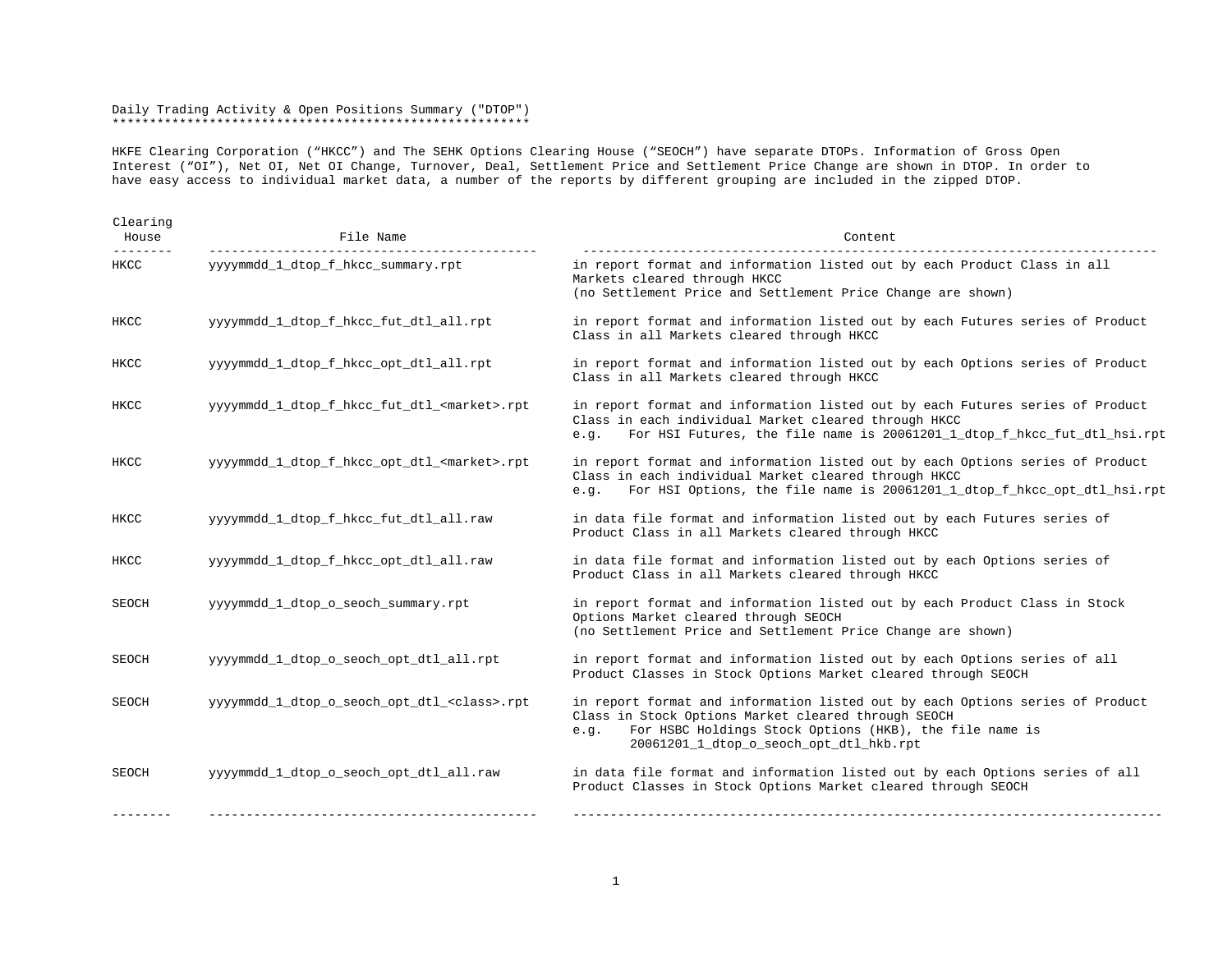| DTOP Raw Data (.raw) Specification<br>===================================                        |                         |                |                                                                   |  |  |  |  |  |
|--------------------------------------------------------------------------------------------------|-------------------------|----------------|-------------------------------------------------------------------|--|--|--|--|--|
| File Id: Data - Series Details - All (Futures)<br>yyyymmdd_1_dtop_f_hkcc_fut_dtl_all.raw         |                         |                |                                                                   |  |  |  |  |  |
| File Type: comma separated valued (CSV) file                                                     |                         |                |                                                                   |  |  |  |  |  |
| File Structure:<br>Header Record<br>Record Type<br><=== Detail records<br>`01'<br>Trailer Record |                         |                |                                                                   |  |  |  |  |  |
| Field                                                                                            | Data Type               | Max Length     | Description                                                       |  |  |  |  |  |
| ------<br>---------<br>----------<br>------------<br>Header record<br>*************              |                         |                |                                                                   |  |  |  |  |  |
| Record type                                                                                      | Alphanumeric            | 2              | "H"                                                               |  |  |  |  |  |
| File Id                                                                                          | Alphanumeric            | 5              | "DTOP"                                                            |  |  |  |  |  |
| Source                                                                                           | Alphanumeric            | 5              | "DCASS"                                                           |  |  |  |  |  |
| Business Date                                                                                    | Alphanumeric            | 8              | YYYYMMDD                                                          |  |  |  |  |  |
| Creation Date Time                                                                               | Alphanumeric            | 14             | YYYYMMDDHHMMSS                                                    |  |  |  |  |  |
| Clearing House                                                                                   | Alphanumeric            | 10             | "HKCC"                                                            |  |  |  |  |  |
| Number of Detail                                                                                 | Numeric                 | $\overline{a}$ |                                                                   |  |  |  |  |  |
| Record Types                                                                                     |                         |                |                                                                   |  |  |  |  |  |
| Record type "01"                                                                                 |                         |                |                                                                   |  |  |  |  |  |
| ****************                                                                                 |                         |                |                                                                   |  |  |  |  |  |
| Record type                                                                                      | Alphanumeric            | $\overline{2}$ | Record type "01"                                                  |  |  |  |  |  |
| Market                                                                                           | Alphanumeric            | 5              | Market Code                                                       |  |  |  |  |  |
| Market Name                                                                                      | Alphanumeric            | 32             | Market Name                                                       |  |  |  |  |  |
| Underlying                                                                                       | Alphanumeric            | 6              | Underlying Code                                                   |  |  |  |  |  |
| Expiry Month                                                                                     | Alphanumeric            | 3              | Expiry Month                                                      |  |  |  |  |  |
| Expiry Year                                                                                      | Alphanumeric            | $\overline{a}$ | Expiry Year                                                       |  |  |  |  |  |
| Gross                                                                                            | Numeric                 | 15             | Gross Open Interest "OI"                                          |  |  |  |  |  |
| Net                                                                                              | Numeric                 | 15             | Net OI                                                            |  |  |  |  |  |
| Net Change                                                                                       | Numeric                 | 16             | Net OI Change                                                     |  |  |  |  |  |
| T/O<br>Deal                                                                                      | Numeric                 | 15<br>15       | Turnover (Number of contracts traded)<br>Number of matched orders |  |  |  |  |  |
| Settle Price                                                                                     | Numeric<br>Numeric with | 12             | Settlement Price                                                  |  |  |  |  |  |
|                                                                                                  | decimal places          |                |                                                                   |  |  |  |  |  |
| Price Change                                                                                     | Numeric with            | 13             | Settlement Price Change                                           |  |  |  |  |  |
|                                                                                                  | decimal places          |                |                                                                   |  |  |  |  |  |
| Trailer record<br>**************                                                                 |                         |                |                                                                   |  |  |  |  |  |
| Record type                                                                                      | Alphanumeric            | 2              | $n + n$                                                           |  |  |  |  |  |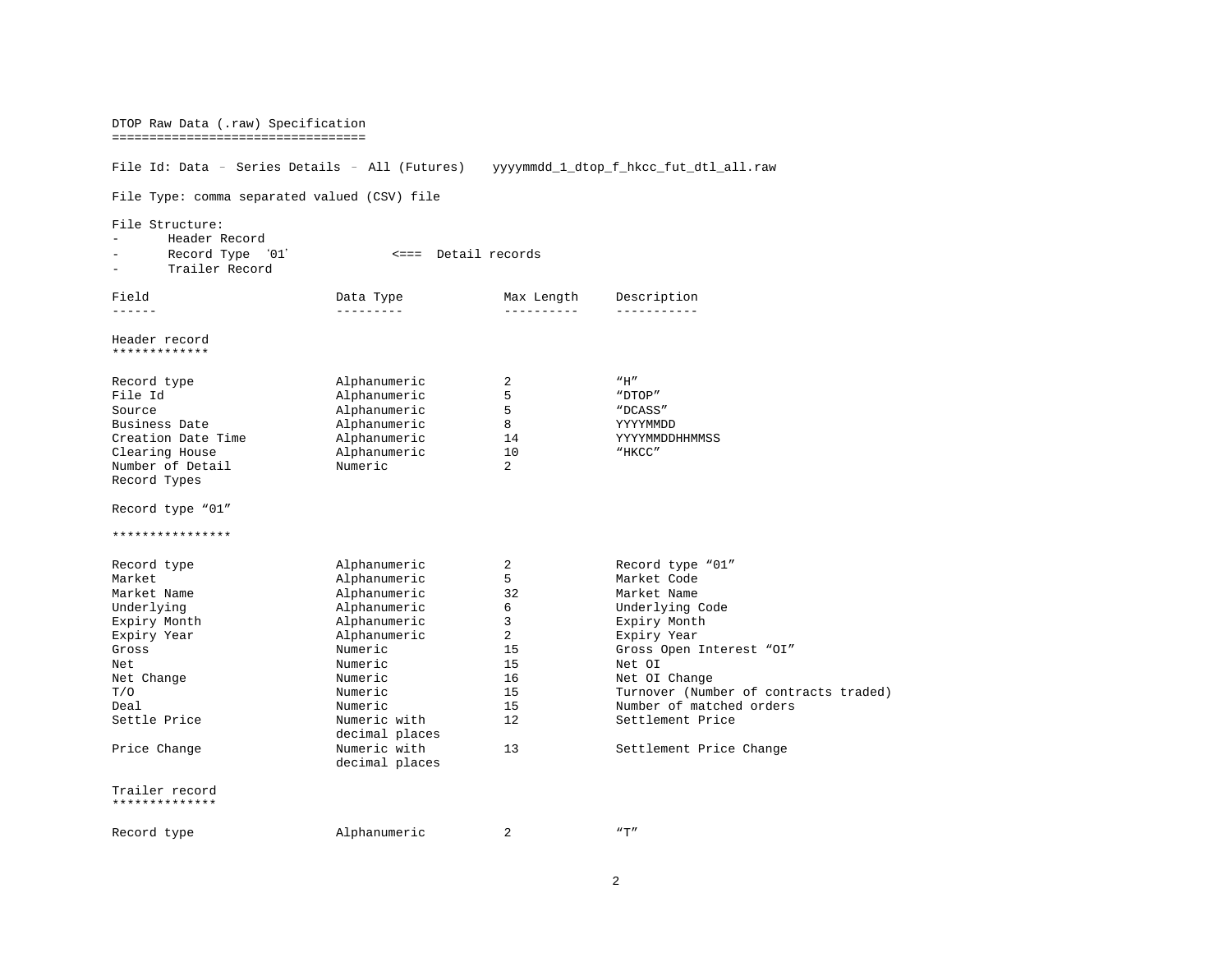| Number of Detail Records<br>End of File             | Numeric<br>Alphanumeric      | 18<br>3                  | "EOF"                                                                 |  |  |  |  |  |
|-----------------------------------------------------|------------------------------|--------------------------|-----------------------------------------------------------------------|--|--|--|--|--|
|                                                     |                              |                          |                                                                       |  |  |  |  |  |
| File Id: Data - Series Details - All (Options)      |                              |                          | yyyymmdd_1_dtop_ <f o="">_<hkcc seoch="">_ opt_dtl_all.raw</hkcc></f> |  |  |  |  |  |
| File Type: comma separated valued (CSV) file        |                              |                          |                                                                       |  |  |  |  |  |
| File Structure:                                     |                              |                          |                                                                       |  |  |  |  |  |
| Header Record<br>Record Type "01"<br>Trailer Record | <=== Detail records          |                          |                                                                       |  |  |  |  |  |
| Field<br>------                                     | Data Type<br>---------       | Max Length<br>---------- | Description<br>-----------                                            |  |  |  |  |  |
|                                                     |                              |                          |                                                                       |  |  |  |  |  |
| Header record<br>*************                      |                              |                          |                                                                       |  |  |  |  |  |
|                                                     |                              | 2                        | "H"                                                                   |  |  |  |  |  |
| Record type<br>File Id                              | Alphanumeric<br>Alphanumeric | 5                        | "DTOP"                                                                |  |  |  |  |  |
| Source                                              | Alphanumeric                 | 5                        | "DCASS"                                                               |  |  |  |  |  |
| Business Date                                       | Alphanumeric                 | 8                        | YYYYMMDD                                                              |  |  |  |  |  |
| Creation Date Time                                  | Alphanumeric                 | 14                       | YYYYMMDDHHMMSS                                                        |  |  |  |  |  |
| Clearing House                                      | Alphanumeric                 | 10                       | "HKCC" / "SEOCH"                                                      |  |  |  |  |  |
| Number of Detail                                    | Numeric                      | $\overline{a}$           |                                                                       |  |  |  |  |  |
| Record Types                                        |                              |                          |                                                                       |  |  |  |  |  |
| Record type "01"<br>****************                |                              |                          |                                                                       |  |  |  |  |  |
|                                                     |                              |                          |                                                                       |  |  |  |  |  |
| Record type<br>Market                               | Alphanumeric<br>Alphanumeric | 2<br>5                   | Record type "01"<br>Market Code                                       |  |  |  |  |  |
| Market Name                                         | Alphanumeric                 | 32                       | Market Name                                                           |  |  |  |  |  |
| Underlying                                          | Alphanumeric                 | 6                        | Underlying Code                                                       |  |  |  |  |  |
| Expiry Month                                        | Alphanumeric                 | 3                        | Expiry Month                                                          |  |  |  |  |  |
| Expiry Year                                         | Alphanumeric                 | $\overline{2}$           | Expiry Year                                                           |  |  |  |  |  |
| Strike                                              | Numeric with                 | 8                        | Strike Price of series                                                |  |  |  |  |  |
|                                                     | decimal places               |                          |                                                                       |  |  |  |  |  |
| Call options - Gross                                | Numeric                      | 8                        | Call Options - Gross OI                                               |  |  |  |  |  |
| Call options - Net                                  | Numeric                      | 8                        | Call Options - Net OI                                                 |  |  |  |  |  |
| Call options - Net Change                           | Numeric                      | 9                        | Call Options - Net OI Change                                          |  |  |  |  |  |
| Call options - T/O                                  | Numeric                      | 7                        | Call Options - Turnover (Number of contracts traded)                  |  |  |  |  |  |
| Call options - Deal                                 | Numeric                      | $7\overline{ }$          | Call Options - Number of matched orders                               |  |  |  |  |  |
| Call options - Settle Price                         | Numeric with                 | 8                        | Call Options - Settlement Price                                       |  |  |  |  |  |
|                                                     | decimal places               |                          |                                                                       |  |  |  |  |  |
| Call options - Price Change                         | Numeric with                 | 8                        | Call Options - Settlement Price Change                                |  |  |  |  |  |
|                                                     | decimal places               | 8                        |                                                                       |  |  |  |  |  |
| Put options - Gross<br>Put options - Net            | Numeric<br>Numeric           | 8                        | Put Options - Gross OI<br>Put Options - Net OI                        |  |  |  |  |  |
| Put options - Net Change                            | Numeric                      | 9                        | Put Options - Net OI Change                                           |  |  |  |  |  |
|                                                     |                              |                          |                                                                       |  |  |  |  |  |